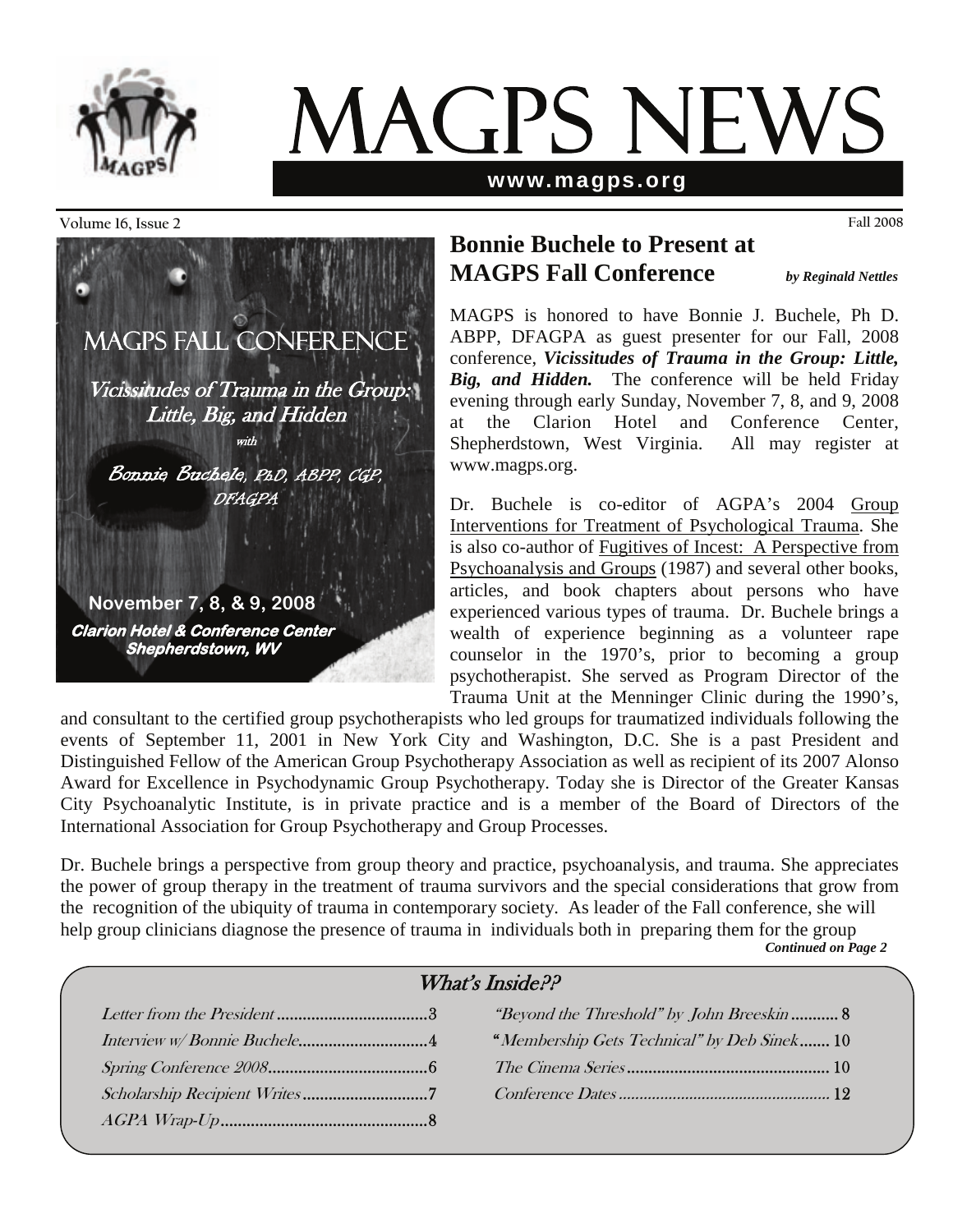and for when the effects of trauma emerge unexpectedly in the ongoing group. The immediate, developmental, and characterological aspects of trauma and its treatment will be explored. Plenary sessions will address special problems within both homogeneous and heterogeneous groups including management of dissociation, affect dysregulation, countertransference, re-traumatization, and the impact of trauma manifestations on the group psychotherapist. The conference will include a demonstration group and consideration of a broad range of trauma, i.e. rape, incest, surgery, mass trauma, etc.

The small group experience is a central aspect of the learning experience for MAGPS conferences. This fall Maryetta Andrews-Sachs, Carolyn Angelo and Nina Brown will lead small groups individually. John and Mary Dluhy, Elaine Klionsky and Daniel Turetsky, Thomas Large and Paul Timin, and Venus Masselam and Ivory Roberts-Clarke will co-lead small groups. It is a time honored tradition of MAGPS conferences to have a visiting small group leader from outside the Mid-Atlantic area as part of our conference faculty. This fall Shoshana Ben-Noam, PsyD., of the Eastern Group Psychotherapy Society will serve in this capacity. Dr. Ben-Noam is a newly elected member of the AGPA Board of Directors. She has also recently served as guest editor for two issues of Group: The Journal of the Eastern Group Psychotherapy Society, on Trauma and Group Therapy (December, 2007;  $2<sup>nd</sup>$  issue in press). Continuing education credits (12.5) will be provided for licensed professional counselors, psychologists and social workers who attend the conference in its entirety. A "Community Meeting" and banquet will be held on Saturday evening.

We have come a long way in understanding the power of the group since those heady days of the group 'therapy' movement of the 1970's. We have also come a long way in understanding trauma and its presence in many, if not most, of the groups we run. The Fall conference will provide a respectful and insightful exploration of both for group clinicians who want to inform themselves of current thinking in this area. The historic Shepherdstown setting is conducive to reflection with many important historic sites, including the Antietam Civil War Battlefield, only 8 miles from the hotel and conference center. Be sure to request the 'MAGPS Rate' in registering at the hotel (304 876-7000), prior to the October 7, 2008 hold date.

| CALL FOR NOMINATIONS FOR MAGPS BOARD OF DIRECTORS 2009-2011<br>Elected Positions to be filled:                                                                                                                                                                                                                             |                                                     |                                                 |  |  |  |
|----------------------------------------------------------------------------------------------------------------------------------------------------------------------------------------------------------------------------------------------------------------------------------------------------------------------------|-----------------------------------------------------|-------------------------------------------------|--|--|--|
| <b>President-Elect/Conference Chair</b>                                                                                                                                                                                                                                                                                    |                                                     |                                                 |  |  |  |
| <b>Secretary</b>                                                                                                                                                                                                                                                                                                           | <b>Membership Chair</b>                             | <b>Treasurer</b><br><b>Members-at-Large (4)</b> |  |  |  |
| Ex Officio Positions to be appointed:                                                                                                                                                                                                                                                                                      |                                                     |                                                 |  |  |  |
|                                                                                                                                                                                                                                                                                                                            | <b>Student/New Professional Representatives (2)</b> | <b>Newsletter Editor</b>                        |  |  |  |
| All nominees must be members of the MAGPS. Self-nominations are very welcome. If you nominate another, please consult<br>him/her prior to submitting the name. The Nominations Committee will prepare a slate of candidates by November 1, 2008.<br>Election will occur by mail from November 1 through November 20, 2008. |                                                     |                                                 |  |  |  |
| Please submit all nominations in writing by October 15, 2008 to:                                                                                                                                                                                                                                                           |                                                     |                                                 |  |  |  |
| Robert Schulte, MSW, CGP<br>Chair, Nominations Committee<br>1204 Prince Street<br>Alexandria, VA 22314<br>703-838-1633<br>Bobgroup@aol.com                                                                                                                                                                                 |                                                     |                                                 |  |  |  |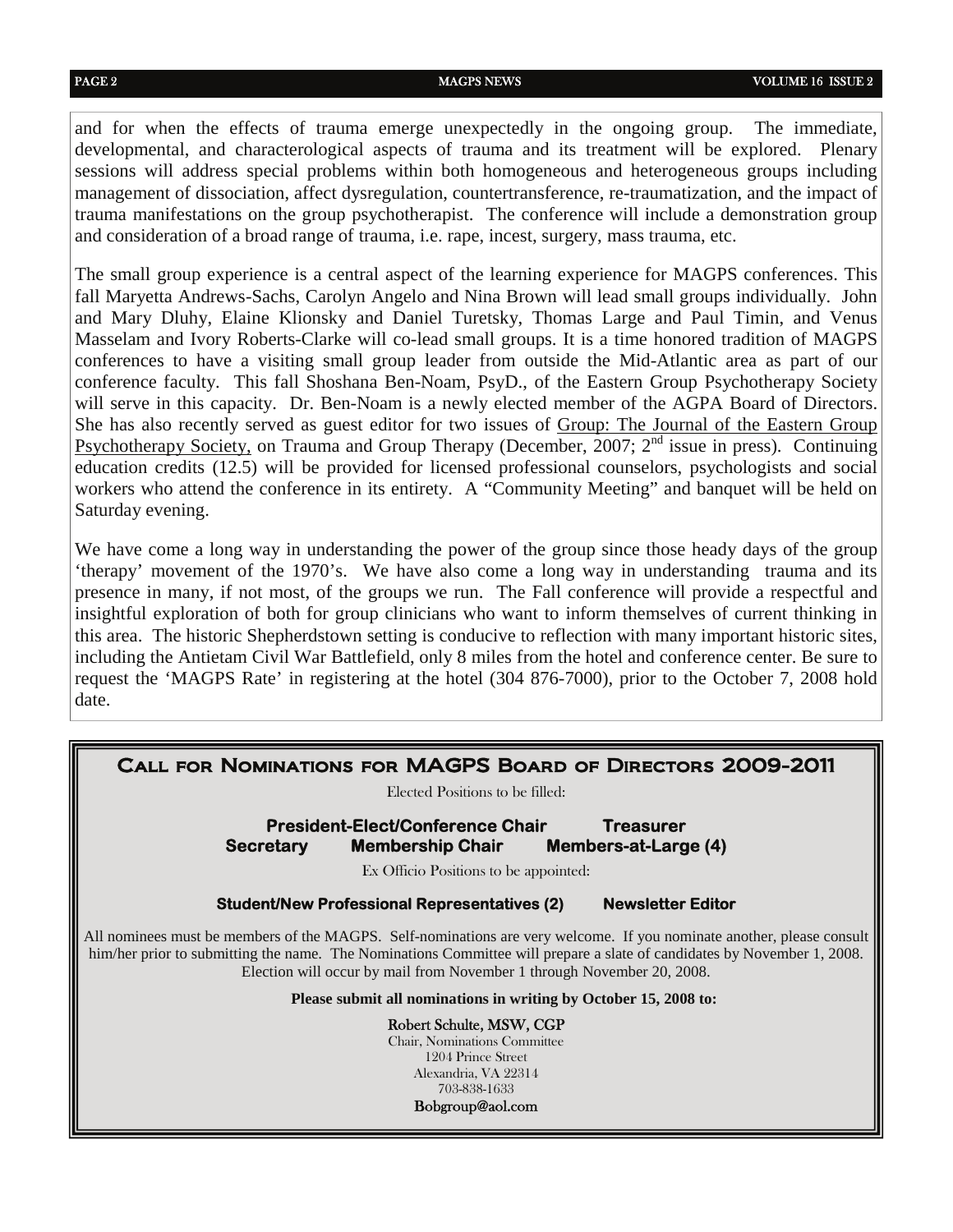#### **MAGPS Board**

**President**  Lenore Pomerance *202-333-2434* 

**President-Elect**  Reginald Nettles *410-290-7999*  **Treasurer** John D. Rhead *410-997-5060* 

**Secretary**  Sally Brandel *301-593-1429*

**Membership**  Deborah Sinek *434-249-0706* 

**Members-at-Large** Maryetta Andrews-Sachs *202-244-4087* 

Farooq Mohyuddin *703-625-8444* 

Lisa Zimmerman *202-448-2835* 

**Past President**  Robert Schulte *703-838-1633*

**Newsletter**  Ron Kimball *202-452-6257*

**Student/New Professional Representatives**  McKenzie Casad *757-553-2780*  Brandon Phillips *434-296?* 

**Spring Conference Chair**  Margo London *301-229-1912* 



## *Letter from Lenore*

I want to talk about our conferences, of which we have always been exceedingly proud. We are one of the few affiliates that holds two annual conferences, drawing on local, national and international expertise to bring us didactic and experiential training.

If you want to see what topics have been explored back to 1968 and who presented look on page ten in our Directory or our website, www.magps.org. It's an impressive list. A number of presenters are still making contributions to both MAGPS and AGPA. Beryce MacLennan, our president in 1965, presented on Group Techniques in 1970. Beryce is still an indefatigable conference participant and rarely misses a conference. John Dluhy was both a presenter and president in the early 1980s. Mary Dluhy, a prominent leader in AGPA, co-led us in Social Dreaming. John and Mary Dluhy will be teaming up as small group co-leaders for our Fall 2008 Conference on trauma. George Max Saiger, president in 1993, presented in 1996 with colleagues, and more recently in 2007 with his son, Ira Saiger. Reggie Nettles may be the first President/Elect and overall conference chair to also present as he did in Spring 2007 on multiple-minority identities.

Our Spring and Fall Conferences are chiefly distinguished from each other by venue: Spring is held in the environs of Washington, DC; Fall is spent in a smaller city or town. The difference in venue between the "home" and "away" conferences creates very different experiences. Staying together in the same hotel in the Fall creates an intimate and more cohesive group and invariably a smaller one. Students (and they come in all ages) can make up a third of the Spring conference because they are better poised in their academic year to attend a week-end conference and, for many, it is more affordable. Some long term members love the fresh perspective the students provide while others may feel their experience is diluted by beginners' participation. Students, though, are the practitioners of tomorrow and the future leaders of our organization.

Psychotherapy, especially group psychotherapy is an apprentice/journeyman/skilled practitioner profession. What I love about MAGPS' conferences is that, in the AGPA tradition, we leave our professional titles at the door and show up in large and small group meetings with who we are with ourselves and with each other. At our conferences, at some point in time, we may have all been each others' supervisors, supervisees, therapists and patients. The person leading your group may have been a participant in a group you led before, or one you may lead in the future. It can be intimidating, humbling and empowering as we navigate within and between these boundaries.

**Lenore Pomerance**  President, MAGPS

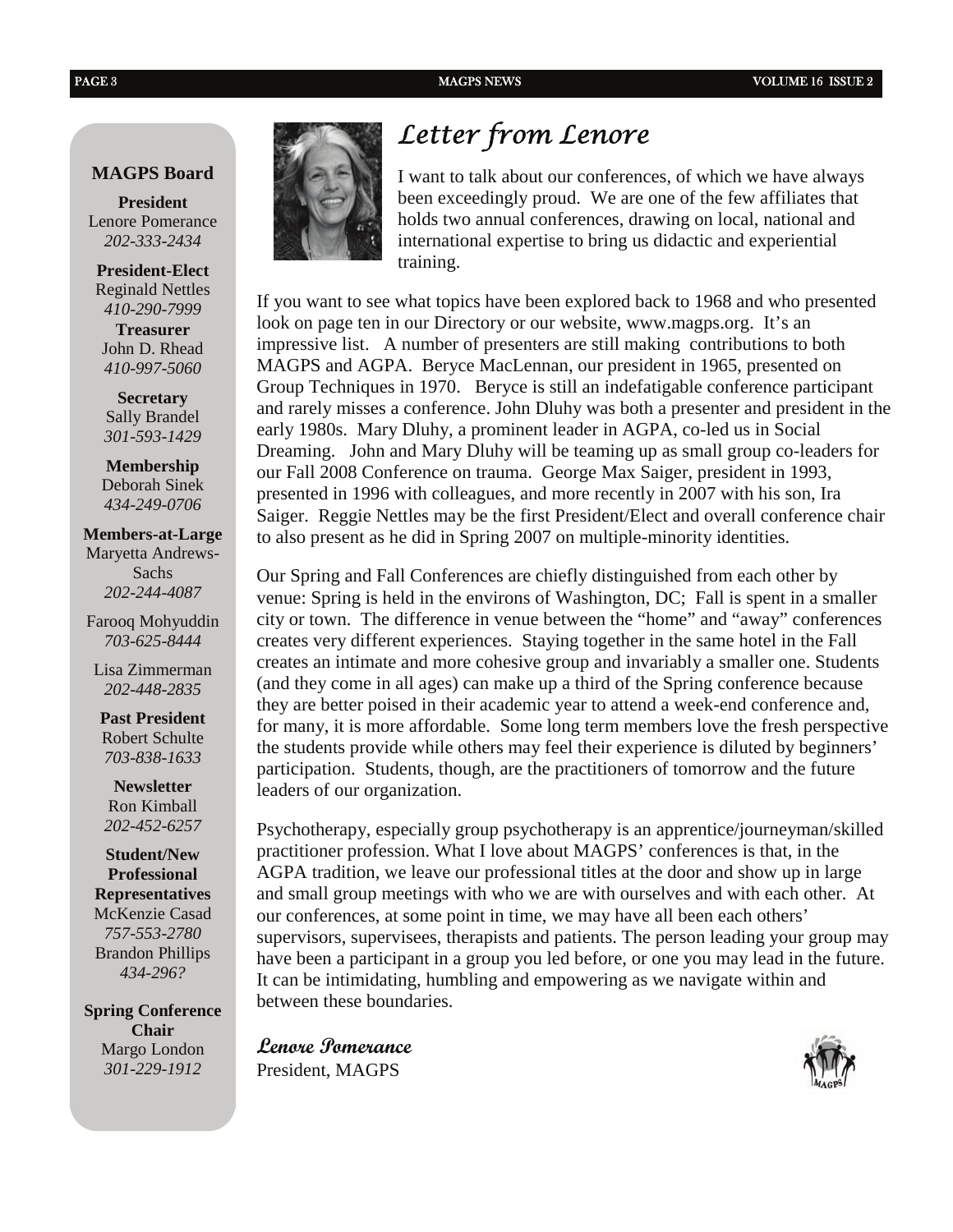#### **Interview with Bonnie Buchele**

by Maryetta Andrews-Sachs

**M:** Today we are going to be talking about your work with trauma and group therapy. When did you first get interested in treating trauma? What is your background in it?

**B:** In the 70s I was a volunteer rape counselor. I had been a music therapist before graduate school. I loved what I did, and I went to graduate school for my Masters, doing my thesis on the personality factors differentiating people who were raped who did poorly and those who were successfully able to resist. By that time I had done my psychotherapy training at The Menninger Clinic with Otto Kernberg. He was offering training to a few people without traditional credentials and I was fortunate enough to be one of those. About the same time I graduated from that 2 year program. While I was in the middle of my Masters, people began to talk about rape in a different way. Before then at staff meetings people would say "so-and-so eloped overnight, and we think she was molested and raped in a bar. This has happened to her many times before she came back to the hospital." That was the extent of it. It had happened before; it was expectable, bad judgment – period. I began to see people in consultation in the hospital. I was very fortunate. I was part of the women's movement doing this because they weren't speaking to the medical establishment. The predominately male physician group didn't really understand rape at that time, didn't know anything about it. But the clinicians at the clinic could see that trauma was happening. The disproportionate number of rape victims with incest histories hooked me up with Ramon Ganzarian with whom I took group psychotherapy training about this same time. He was interested in pursuing Freud's original theories about child molestation and trauma, and I was interested in bringing my experience with rape under the women's movement banner into the medical establishment. I had a crusader mentality, perhaps…. and it all came together. My dissertation was on incest, perpetrators, and their treatment, and it's continued to all kinds of trauma since.

*M:* I've been struck by a number of examples where very experienced therapists working from the "old" models of treatment have re-traumatized people.

**B:** Oh yes, that's very important. The retraumatization happens because people don't understand the countertransferential experiences they're having. Trauma isn't everything, but when it's present in the history and the symptomatology and you don't know it as a clinician, you can inadvertently walk right into things that you don't understand but are frustrating. Then retraumatization, the reenactment of the whole thing metaphorically or symbolically, is just right there ripe for the picking.

**M:** Over time how have you adapted all of this thinking about trauma into your work with groups?

**B:** Yes. In working with Ramon we began to run a group with incest survivors. At that time many of the people with incest histories were given the diagnosis of Borderline Personality Disorder. The common knowledge at that time was that you should never have more than one or two borderlines in a group as they were too hard to handle. We wanted to treat this population in a homogeneous group so we started a whole group with this diagnosis and with incest histories. The group went on for 15 years. I wouldn't diagnosis them that way [now]. It was the trauma response, and the borderline diagnosis was a misdiagnosis. Group is such a powerful , powerful treatment modality for trauma – the capacity of the group to contain, metabolize and provide a very good arena for the working through of all of this is just phenomenal. But when it's a homogeneous long-term group of people who have experienced a similar kind of trauma, that's really [very difficult]. I don't think there was any way at that time to do it any differently because nobody wanted to think about this and nobody wanted to know about it. What has changed over the years? I think short-term or brief therapy groups for people with trauma are probably very helpful, especially shortly after the trauma or in the beginning of an elongated treatment journey. But I always had the thought that probably treatment was best in a heterogeneous group or in combination with an individual process. If the trauma is a very significant contributor to the problems for which they come, that's probably the best way to go. Now my groups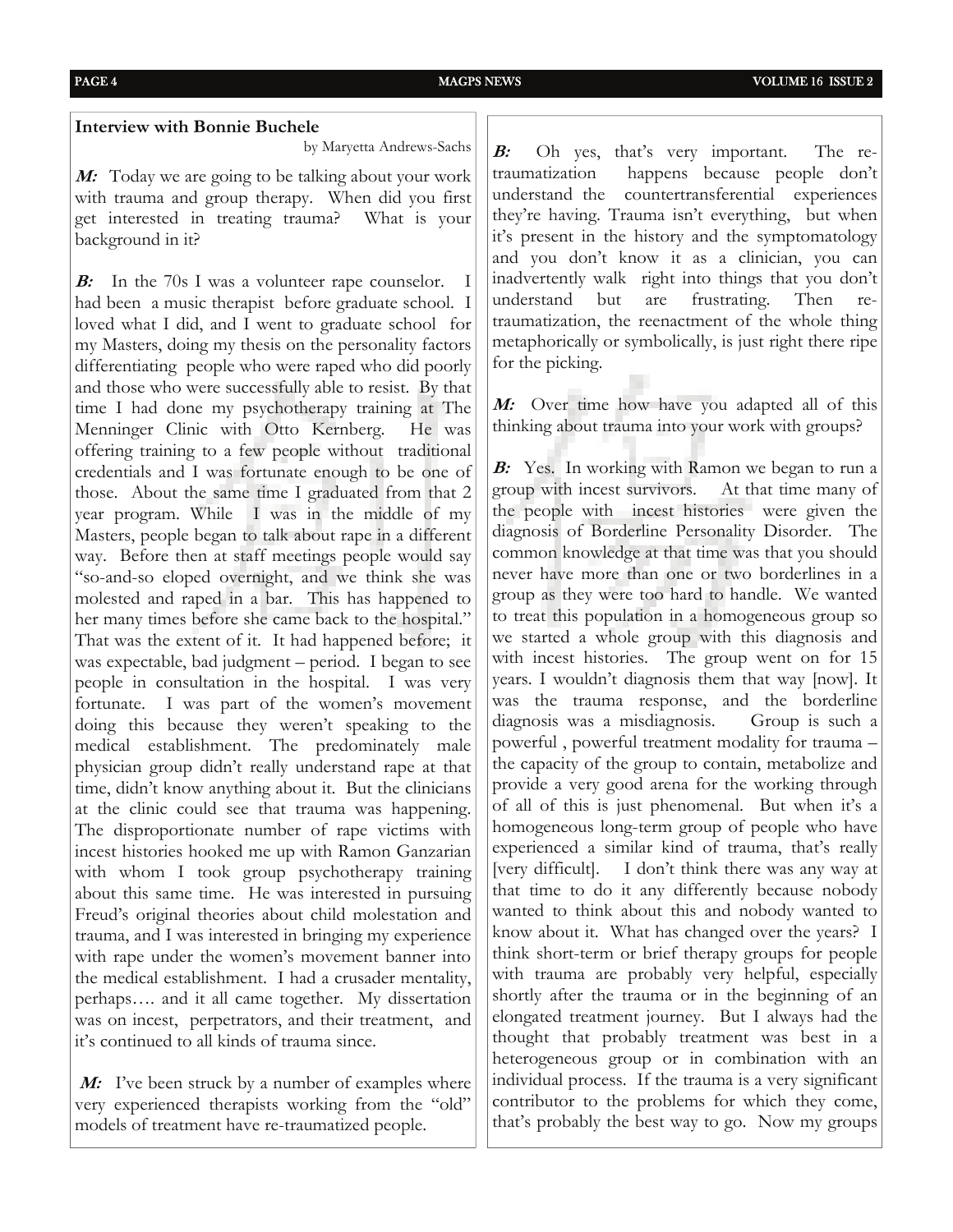usually have a few people with trauma histories in them. It works really well when the groups are mature and a long time running: they can really normalize, accept, take the shame away, help resolve so many of the difficulties.

**M:** The group can be the stabilizing function.

**B:** Exactly. One of the things with trauma is the individual undergoes a fragmentation experience. A group provides a wonderful place for various individuals to be able to identify the part objects – thinking object relations - as other members take on roles at different times to help the individual contain all of that and ultimately help integrate it all back into a much more significant, far less fragmented whole. So it makes theoretical sense why a group forum would be a very good place. A major task of the therapist becomes keeping the group safe in the sense of managing, titrating the vicarious traumatization of the people in this group – a whole other ballgame.

**M:** Actually, I wanted to ask you what you would say to beginning therapists about this topic and what would you say to more experienced therapists?

**B:** You have to be open to knowing that it is a terrible narcissistic injury to us when therapy doesn't work, and you have to be aware that this is the name of the game here. To the beginner, I say to be respectfully persistent about exploring and inquiring and examining the historical pieces of the trauma and the current ramifications. Slowly –that's the respect part. Piece by piece over time – that's the persistent part. Never let it out of your mind in the sense of how it fits into the total picture. And knowing that it does damage to you (the therapist). I think that when you are aware of trauma and of course, if you are "early in", the way it will damage you will catch you off guard. You must take good care of yourself and be aware that this is just an occupational hazard of the work. You need to manage it and how much you expose yourself to it – when you can control that - and do other things to take care of yourself. I would really caution the beginner about that. Again self care is VERY important, but the presence of trauma in someone's history should be considered but not overemphasized. For the more experienced therapist,

you're never so good that you can't have [these problems].

**<sup>M</sup>:** I've also been thinking about our soldiers returning from Iraq and Afghanistan, that with the large numbers, it seems like a "no-brainer" for me to see more people trained in group theory and in trauma to treat these people.

**B:** I have some interesting thoughts about that. The big understanding for so long was that when somebody is traumatized in childhood the initial trauma , the being overwhelmed, is horrible. Lately I've been reading some things that have got me thinking: nothing is ever pure, and one of the things about when there is a childhood trauma, the character development and the personality find detours around things. Compensations, other defenses – the good and the bad news is that they get deeply woven into the character structure. But there are other adaptations, other ways of defending that get developed over time. When an adult is traumatized, there are those that are saying that because it's happening later in life and personality development is not in such vulnerable stages, what if the result of that could be – and maybe this is what we see in some combat veterans - is that it does stay there unmetabolized and exploding – without as much of the safe detour available. That could be true of lots of adult trauma. I've thought about 9/11 that way too. Some people pick up and go on and are able to do wonderful things. But many adults don't recover. We know that people who have early trauma histories are really much more vulnerable to more serious damage from later traumatic experiences, and I think people who have had generally healthy backgrounds ought to be better equipped to deal in adulthood. On the other hand, there are those people whom you don't understand - - why did this throw them for such a loop?

**M:** This has been a great beginning to thinking about our MAGPS Fall conference on trauma and group! Thank you so much, Bonnie, and I'll see you in Oct.!

**See the full, unedited interview on the website at www.magps.org.**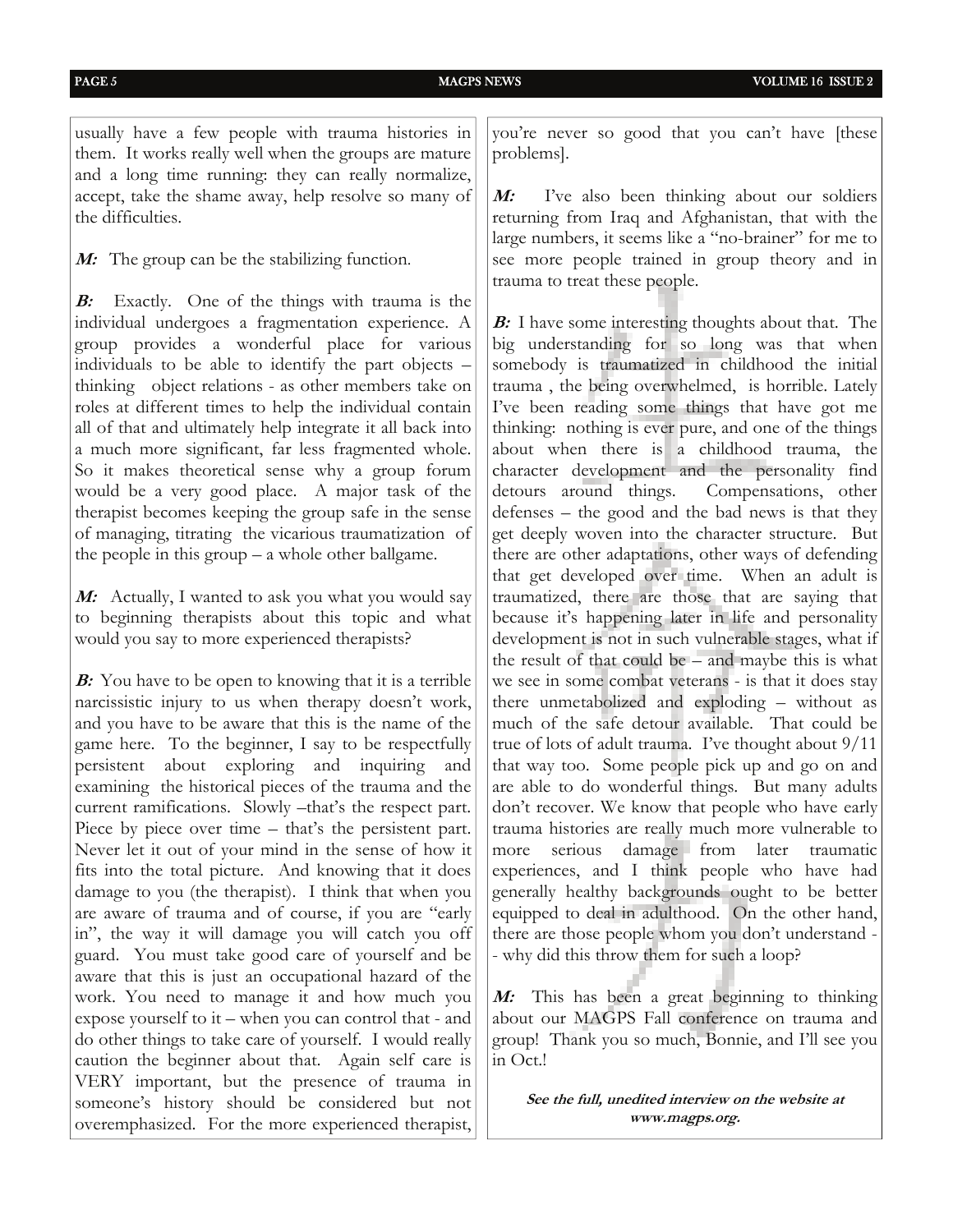#### PAGE 6 8 MAGPS NEWS MAGPS NEWS VOLUME 16 ISSUE 2

**Spring 2008 Summary** *by Margo London*

Our Spring 2008 conference, "Objects of Desire: Sexuality, the Individual, and the Group," was a lively, intense, and successful two-day event, on a lovely spring weekend, at the Johns Hopkins University campus in Shady Grove, MD.

Guest presenter Morris Nitsun, Ph.D., an excellent speaker with a charming, humorous style, led the three plenary sessions, opening with a brief visual history of erotic art through the ages, before presenting theories from psychoanalysis, developmental psychology, and sociology, with the group firmly in focus, to explore sexuality and desire in group psychology. Morris is knowledgeable, thoughtful, accepting, and at ease in his work with desire and sexuality, and our members joined with him for lively dialogue and animated discussions throughout the weekend.

We had a record number of participants – 120, including long-time members of MAGPS and AGPA, faculty from the National Group Psychotherapy Institute, first-time attendees, and graduate students from Johns Hopkins, Catholic, Loyola, and Howard Universities. MAGPS hosted a reception for first-time attendees after the Saturday session and also matched them with Mentors to facilitate their joining into the conference.

Ten small groups met for three sessions of process experiences over the two days, with each group having a mix of seasoned clinicians, newer group therapists, and graduate students. Our guest small group leader was Scott Conkright, Psy.D., from the Atlanta Group Psychotherapy Society. The conference faculty of the thirteen leaders and Morris Nitsun met as a consultation group periodically throughout the conference.







Our conference gathering exuded energy and excitement, in sessions and during breaks, as people met, talked, laughed, explored, and discussed our topics of sexuality and desire. Morris Nitsun later said our MAGPS weekend was one of the best conferences he had participated in, and he was delighted to have shared the weekend with us.

For photo copies contact **Jay Casey** at jcasey@american.edu











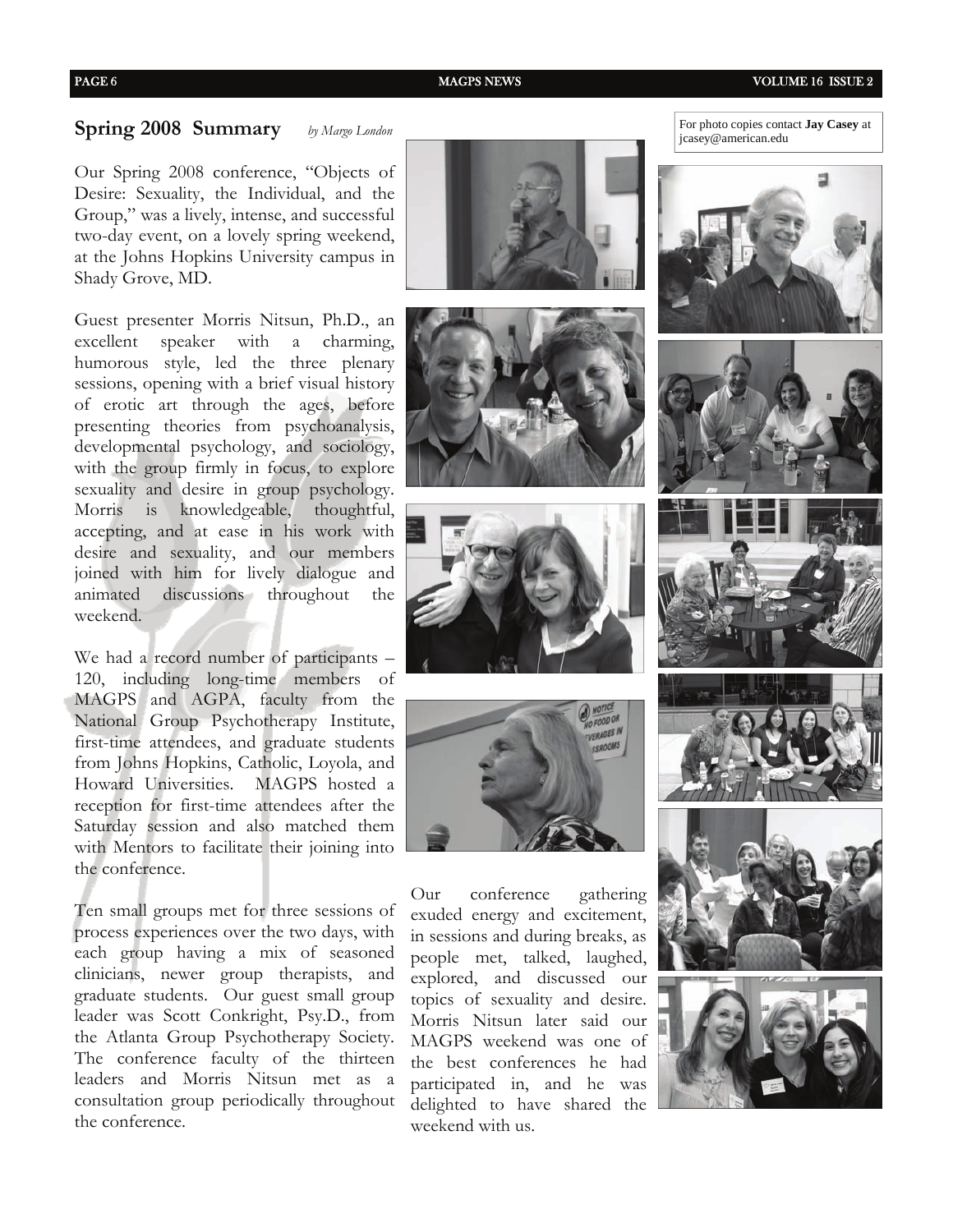

#### **Scholarship Recipient Responds**

What a great opportunity it was to be given a chance to go to the Spring MAGPS conference! As a student, schedules and finances have often keep me from similar learning experiences, but this conference, with the scholarship availability and the weekend programming, was very accessible.

This 2008 conference, on sexuality in groups, was a special treat in particular. Right from the opening group session, I knew I was going to learn a lot. I appreciated Dr. Nitsun's candid speech about how issues around sexual tension and desire for intimacy propel our group work forward. In addition, it was such a gift to be surrounded by other professionals with valuable experience. In these group sessions, I learned just as much from the questions and comments of other conference goers as I did from the key note speaker. My experience in my small group was also invaluable! I think the set up of the MAGPS conference, with the balance between the two formats makes learning extremely accessible and personally relevant. This was certainly my experience. Seeing, in my small group, how concepts from the large lectures and from other lessons I've had about groups in general played out in real time is something that not only will further my remaining education, but also my practice, as I continue to work with groups in my future. I also want to emphasize how warm and truly helpful my group mates were. Even though I was new to the organization, I felt encouraged to contribute and supported in my opinions and queries. Overall, I consider my attendance this April quite a gift. Thank you MAGPS!

*Elisabeth Marsh,* MSW, Catholic University





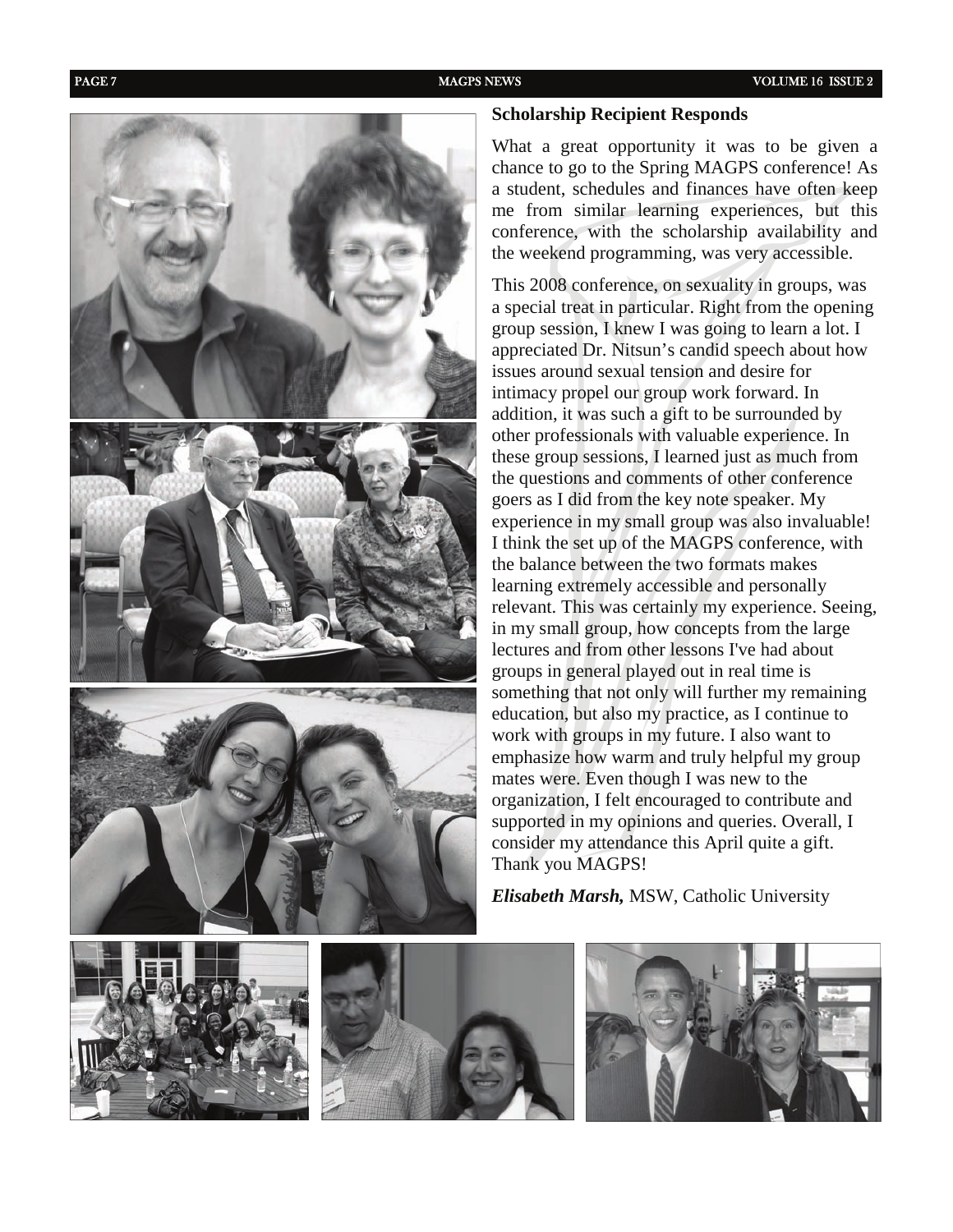

*Adolescent Therapy Groups*  Grade 6 thru College For a full listing of current groups and other important information see: www.rathbone.info

*Rathbone & Associates*  Adolescent Specialists 301-230-9490

## **AGPA in Washington**

Wasn't it a great party??!! We met, we talked, we danced, we dined, we learned, we taught, we even published a guide. It hardly seems possible that 5 months have passed since the AGPA meeting February. The meeting itself went by in a whirr of activity. We felt like proud parents surrounded by family. We are very grateful to all of you who worked with us to prepare for this event, and we hope you felt rewarded for (and by) your efforts. The Mid-Atlantic crew did a phenomenal job in ways that were very visible to the attendees, and in ways that were seen mostly by those behind the scenes. It was all noted, and appreciated, both by us, and by the folks in the AGPA central office. Attendance was nearly 1000 people, so our efforts at publicizing were well worth it. Attendees represented 41 states (and, of course the colony of the District of Columbia). The Mid-Atlantic GPS area was out in force, with 60 registrants from DC, 84 from MD, 60 from VA, and 4 from WV & DE. There were people from 13 mental health disciplines, including 55 counselors, 98 psychiatrists, 250 social workers, and over 300 psychologists. We heard nothing but raves from those who talked to us.

 In short, we are so thankful to you all for your efforts, and proud of all of the accomplishments of the committee, and of MAGPS. We'd like especially to thank Bob Schulte and Lenore Pomerance for their support as the presidents of MAGPS during the tenure of the committee.

We respectfully submit this as the last report of the Local Hosting Committee for the 2008 AGPA Annual Meeting, **Passion, Power, and Politics: Dynamic Interplay in Groups.**

Molly Donovan Barry Wepman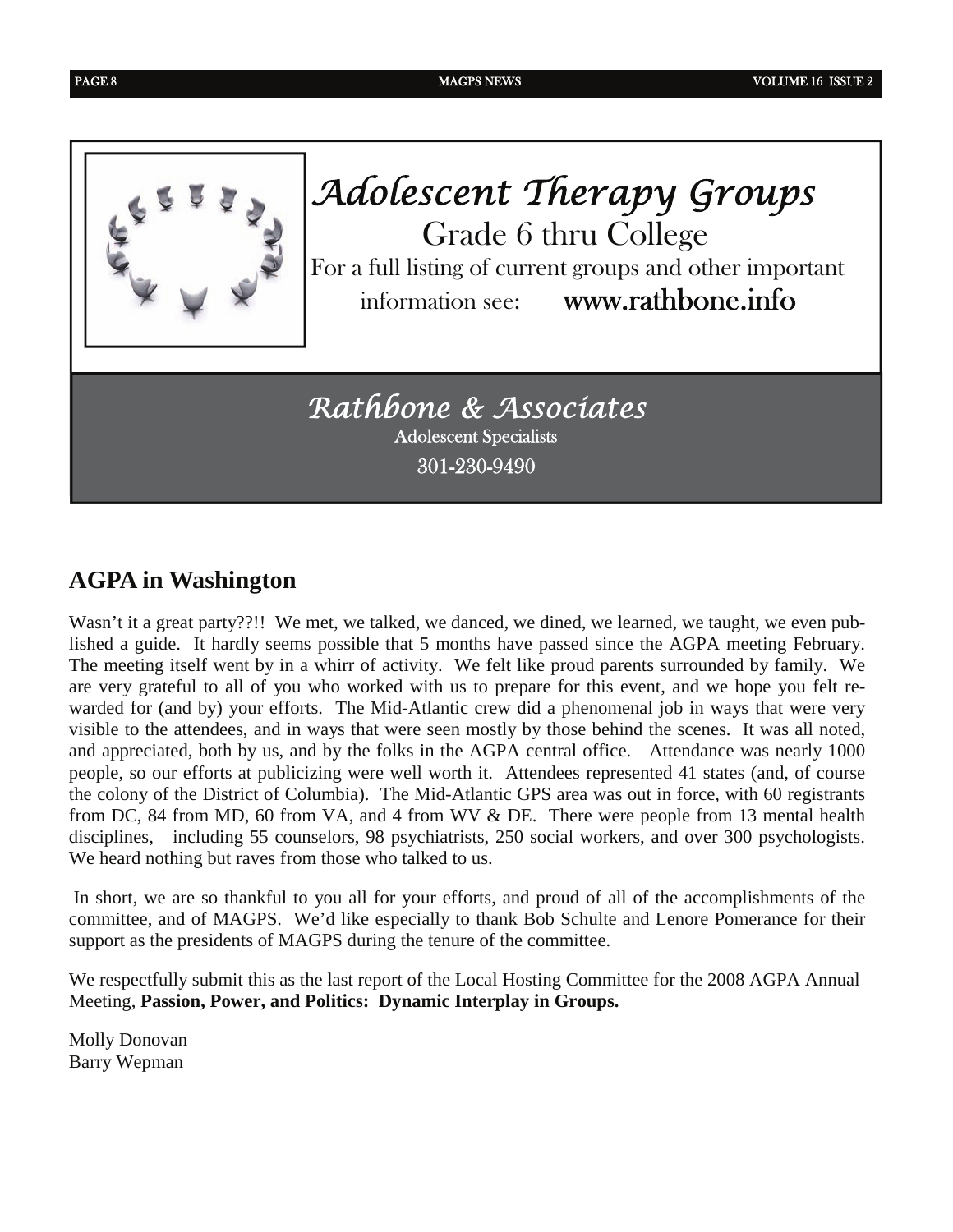#### **Beyond the Threshold by John Breeskin**

My ongoing groups typically run from the beginning of September thru the end of June. My groups meet from 7 to 9 PM once a week. I have experimented with different lengths of group meetings, and the two-hour time block seems just about right. During the summer, I fire my clients, tell them to go away during July and August, and put into practice the good interpersonal skills that they have been developing within the group setting itself. During the first or second week of September, we meet for a grand reunion, bring each other up to date on our summer activities, report on our homework assignments, and make decisions about the upcoming ten-month group therapy cycle. At this point, some clients appropriately terminate, a few clients inappropriately terminate, and some clients switch treatment modalities from group therapy to individual, couple, or family therapy, as their individual situations warrant.

The last group meeting in June is usually a field trip, where the group meets outside of the office. I have done many different things on these occasions. One men's' group invited their fathers, both living and symbolic, to a large gathering of men, fathers, wives, siblings, and friends. Each of the men in the group got up in turn, publicly acknowledged his father, and thanked his father for gifts that the father had given. Even if the gift was as small as a sperm donation, this was acknowledged and honored without bitterness or rancor. Most of the fathers wept when they heard what their sons had to say. They had never been publicly honored in that manner before. This intervention was worth, conservatively, for several of my clients, at least six months' worth of weekly psychotherapy.

On one occasion, the group and I rented an upscale bus, complete with every electronic gadget, and trucked up the road to Fallingwater, a house designed by Frank Lloyd Wright in Western Pennsylvania. I have been to the house several times, during all of the seasons of the year, and to me, it has the status of the Notre Dame Cathedral in Paris. The fact that a river runs through the house, and its song can be heard everywhere, makes it pure magic for me. Of course, we had a lengthy group psychotherapy meeting on the trip up. I had invited a dear friend of mine who is a psychodramatist, so we put on a mini-psychodrama as we tooled through the countryside. After the visit to the shrine, we stopped for dinner at one of the excellent local Pennsylvania Dutch restaurants, and of course invited the bus driver to our dinner, where he kept on shaking his head in amazement at what was going on in front of his eyes.

On a memorable occasion, the group and I, as our final meeting, all went out to the Birchmere Club, outside of Wash-

ington, DC to hear Joan Baez in a concert. This was pure magic. The show stoppers were "Diamonds and Rust" and "Amazing Grace."

One more example will suffice. The family of visual artist H. C. Westermann, who suffered severe PTSD ("battle fatigue", as it was then called) as a result of his WWII experiences, presented an exhibit of his work at the Hirshhorn Museum on the Mall in Washington, DC. The group members dutifully trouped through the exhibit, and talked about it afterwards at great length.

As you can see, there is no one set pattern to any of these graduation exercises, other than the fact that they included different forms of the arts, and my fervid imagination. Who knows what new capers I will dream up in the years to come?

Technically, what does this represent in terms of group process? It is obviously an honorable and memorable termination exercise. It bonds the group members in novel ways. It introduces them to the power of combined activity, in the sense that we are all committed to the action at hand, and most importantly, it creates a bridge between the group therapy room itself and the wide world right beyond the threshold.

**THE INSTITUTE FOR CONTEMPORARY PSYCHOTHERAPY & PSYCHOANALYSIS** 

Presents

#### SENSUALITY AND SEXUALITY ACROSS THE DIVIDE OF SHAME *with*

**Joseph Lichtenberg, MD**

**Saturday, December 6, 2008 8:30am-12:30pm National 4-H Conference Center 7100 Connecticut Avenue Chevy Chase, Maryland 20815** 

**Fees:** 

ICP&P members **FREE**, Non-members **\$85**, Students **\$35**.

Three CEU's awarded for full attendance at the program. ICP&P is approved for continuing education credits for psychologists, social workers, and nurses.

Register by sending a check along with name, e-mail, post address and phone number to: **ICP&P, 4601 Connecticut Avenue NW, Suite 8 Washington, D.C. 20008.**  For information, see website **www.icpeast.org**.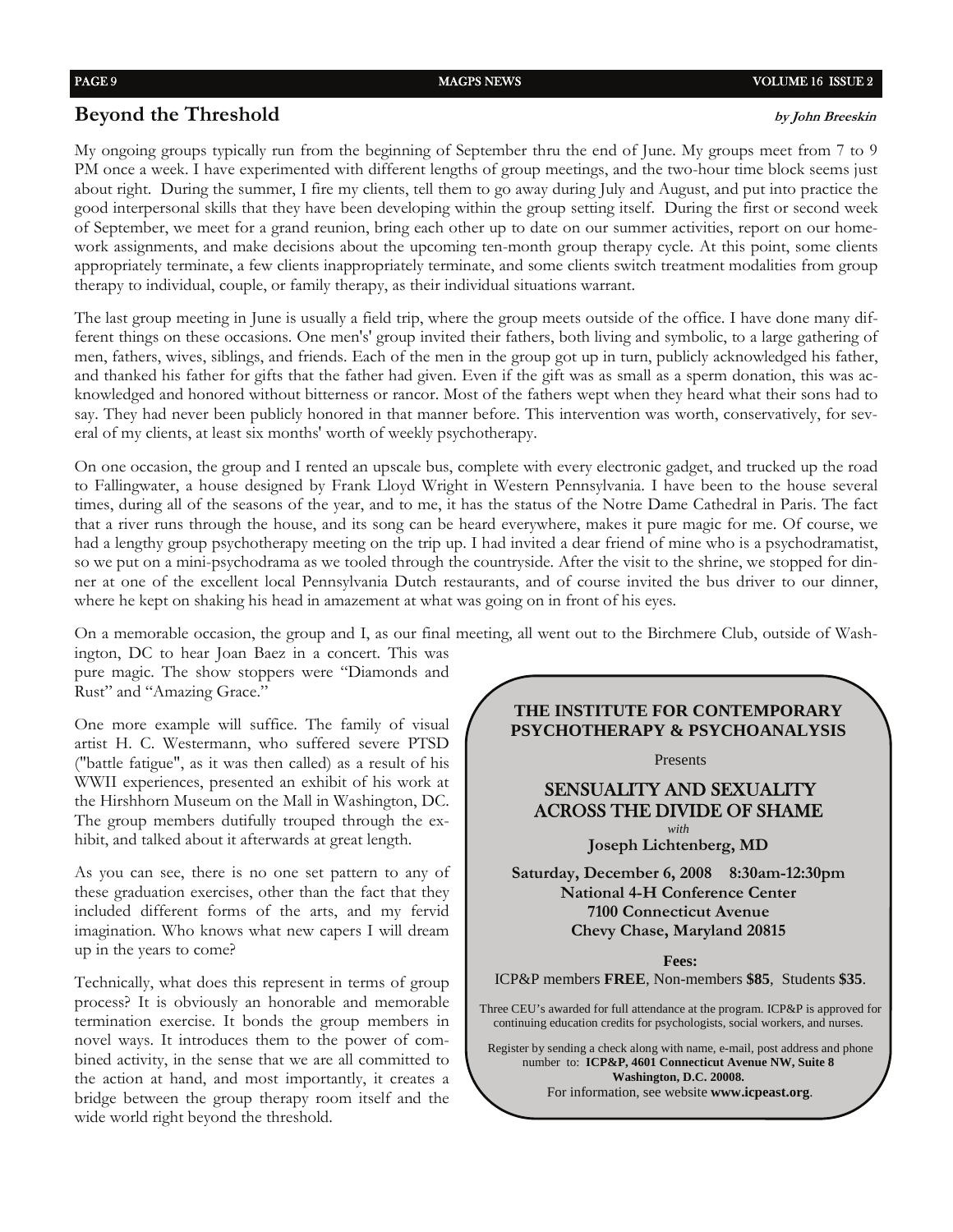#### **THE INSTITUTE OF CONTEMPORARY PSYCHOTHERAPY AND PSYCHOANALYSIS**

Is pleased to offer a **One Day Conference** 

Collaboration and Integration: Principles and Practices for Working with Groups

 Presented by the Faculty of the National Group Psychotherapy Institute of the Washington School of Psychiatry

#### **Saturday, October 4, 2008 8:30 a.m. to 5:15 p.m. Johns Hopkins University Center 9601 Medical Center Drive, Rockville, MD 20850**

**Fees:** ICP&P Members \$125, Non-members \$155, Students \$65.00 Pre-Registration Required Six CEU's awarded for full attendance at the program. ICP&P is approved for continuing education credits for nurses, social workers and psychologists.

Register by sending a check along with name, e-mail, post address and phone number to: **ICP&P, 4601 Connecticut Avenue N.W., Suite 8 Washington, D.C. 20008.**  For information, see website: **www.icpeast.org.**



#### **Cinema Series!!! "Lights! Camera! Action!"**

Come watch a movie with us! For several years the MAGPS and The Group Psychotherapy Training Program at The Washington School of Psychiatry have sponsored a Cinema Series. Our 3 times/year Friday night showings are informal and a great way to gather with new and old colleagues and friends for a bite to eat, the viewing of a favorite movie, and a great discussion. All are welcome, including spouses, friends, etc. The series is free (although contributions for food are welcome). 3 CEUs are available.

In past series we have seen and discussed such films as *The Celebration, Twelve Angry Men, The Breakfast Club, A Company of Strangers, Babette's Feast, Stand By Me, Down By Law, Tsotsi* and others. Almost from its invention, film has provided us a rich and varied avenue for the exploration of the human – and non-human – experience. In profound ways film offers members of our profession opportunities for understanding behavior that is qualitatively different from other media. Experiencing a film collectively and then discussing it together provides us a wonderful opportunity for learning and having fun!

Please call the School at 202-237-2700 to reserve a spot. Suggestions for films for this series are always welcome.

**We need one or two people to take up the Chairmanship of this event. The first one is scheduled for Friday September 26 – 5:45pm - at The Washington School of Psychiatry. If you are interested in this position, please contact Maryetta Andrews-Sachs at 202-244-4087.** 

#### **Membership Gets Technical**

Things change fast sometimes. In recent months, tremendous progress has been made to exploit technology for the benefit of MAGPS members. I am deeply indebted to Sally Brandel and Rob Williams, MAGPS Secretary and Webmaster, respectively. Together, we've worked to find new and better ways to manage society data.

Probably the biggest changes involve expanding our use of the Internet to increase visibility and streamline society communication and administration. The email listserv was the first change, allowing individuals to communicate with the membership quickly and easily. Then, our website had a facelift, courtesy of Rob. This winter, we rolled out online forms for membership renewal and conference registrations. Shortly after these debuted, we added the option to use PayPal for dues, donations, and conference fees.

Starting this year, members can choose to go paperless for routine society Communications. This is good for the environment and our overhead. Next up, we'll be creating a members-only section on the website. An electronic version of the Directory will be available there. Thereafter, we plan to add a find a therapist/find a group feature. This will be a searchable listing showing members' individual and group offerings.

There are also a number of changes going on behind the scenes. In the wake of the AGPA Annual Meeting, we've received a large database of contacts that we can use for marketing and membership recruiting purposes. In the past year, we've made substantial changes to our membership database that should help us retain members and track the history of people's membership status and donations to the Society.

Sally, Rob and I welcome feedback and suggestions from members on MAGPS' use of technology. I hope to see many of you in real life at the fall conference.

Deborah M. Sinek, Ph.D. Membership Chair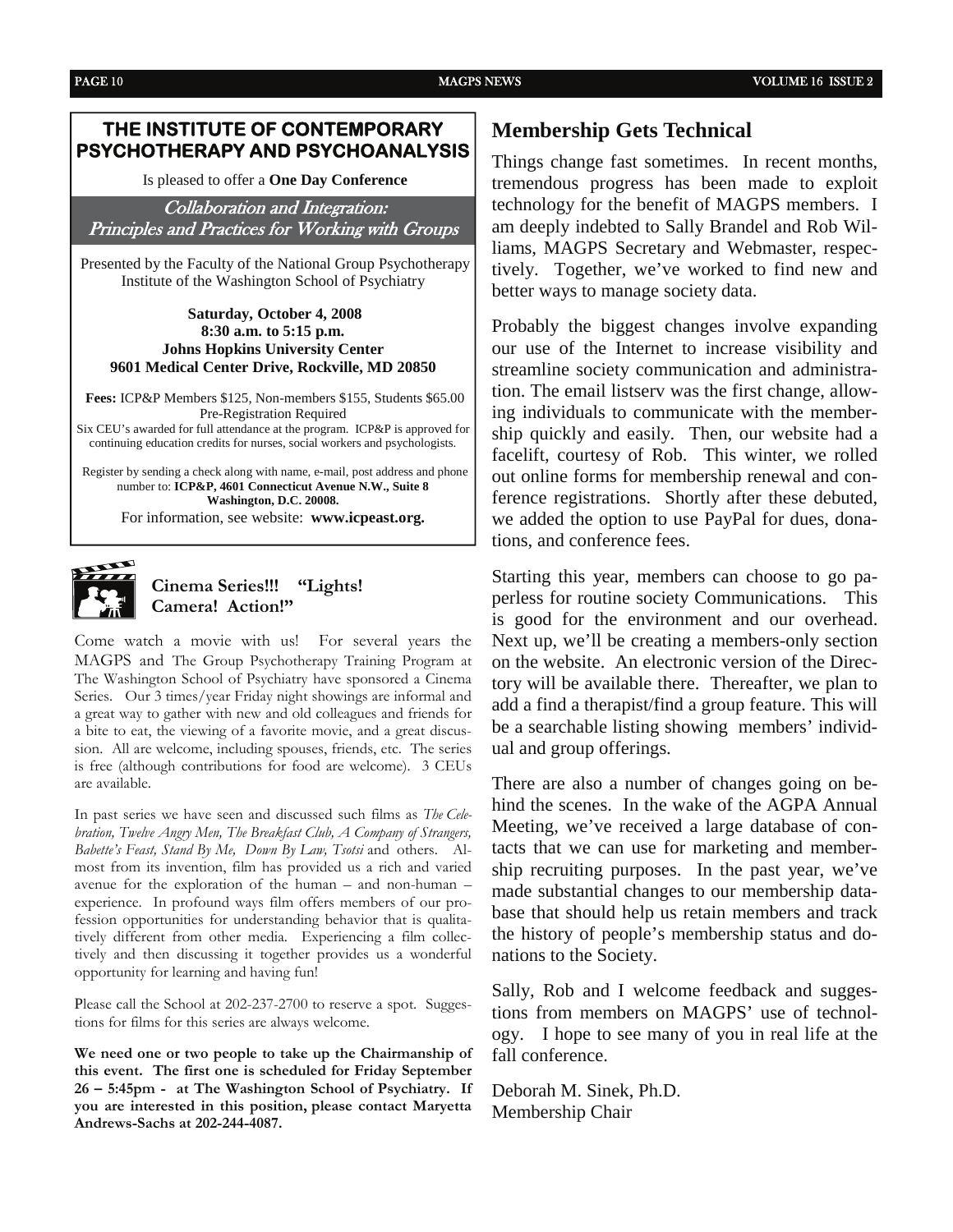## **Washington School of Psychiatry**

#### **Group Psychotherapy Training Program**

*announces the 6th presentation of the*

#### **NATIONAL GROUP PSYCHOTHERAPY INSTITUTE**

The Institute offers a two year program of six intensive group weekends, each focusing on one of the major modern approaches to dynamic group psychotherapy, and each offering multiple opportunities within the faculty/member community for didactic and experiential learning. The Institute participants will explore these perspectives through readings, paper and panel presentations, observation groups, large and small group experiences.

The Institute is a lively forum for the study of groups and group culture. Learning occurs by observing and experiencing the formation of the group, sub-grouping and boundary issues, the role of the therapist, transference, counter-transference, resistance, and acting out. The impact of racial and cultural differences on groups is also explored.

Each conference provides 12 hours of CE credits for psychologists and social workers and 12 hours of CME credits for physicians. The Washington School of Psychiatry has been training group therapists since 1962. The National Group Psychotherapy Institute was established in 1994 with the assistance of a grant from the American Group Psychotherapy Association.

**The Institute welcomes registrants for either the entire Institute Series, with assignment to an ongoing small group, or on a** *per conference* **basis, with assignment to a small group for that weekend only. Past NGPI participants and graduates of the Group Program are always welcome to return for individual conferences of interest or the entire series.** 

> For more information contact WSP at **202-237-2700** or **www.wspdc.org**.

### **The Program**

#### *Webs, Tangled & Otherwise: Systems in Group Therapy & Elsewhere*

 Ayana Watkins-Northern, PhD, CGP John Thomas, MSW, CGP Co-Chairs October 17-18, 2008

#### *Love & Hate in the Group Setting: A Modern Analytic Approach*

 Ronnie Levine, PhD, CGP, FAGPA Guest Presenter Steven Van Wagoner, PhD, CGP, Chair January 9-10, 2009

#### *The Group & the Other: Where is the Father in Today's Groups & Society?*

Macario Giraldo, PhD, CGP, Chair April 3-4, 2009

#### *Evolving Subjectivity: Relational Theory & Group Psychotherapy*

Molly Donovan, PhD, CGP Mary Ann Dubner, PhD, CGP Co-Chairs October 2-3, 2009

#### *Fostering Regression: The Omnipotent Child Takes Center Stage*

 Stewart Aledort, MD, CGP, Chair January 22-23, 2010

#### *Beyond Theory: The Art of Group Psychotherapy*

 Bob Schulte, MSW, CDP Leon Paparella, MSW, CGP Co-Chairs April 16-17, 2010